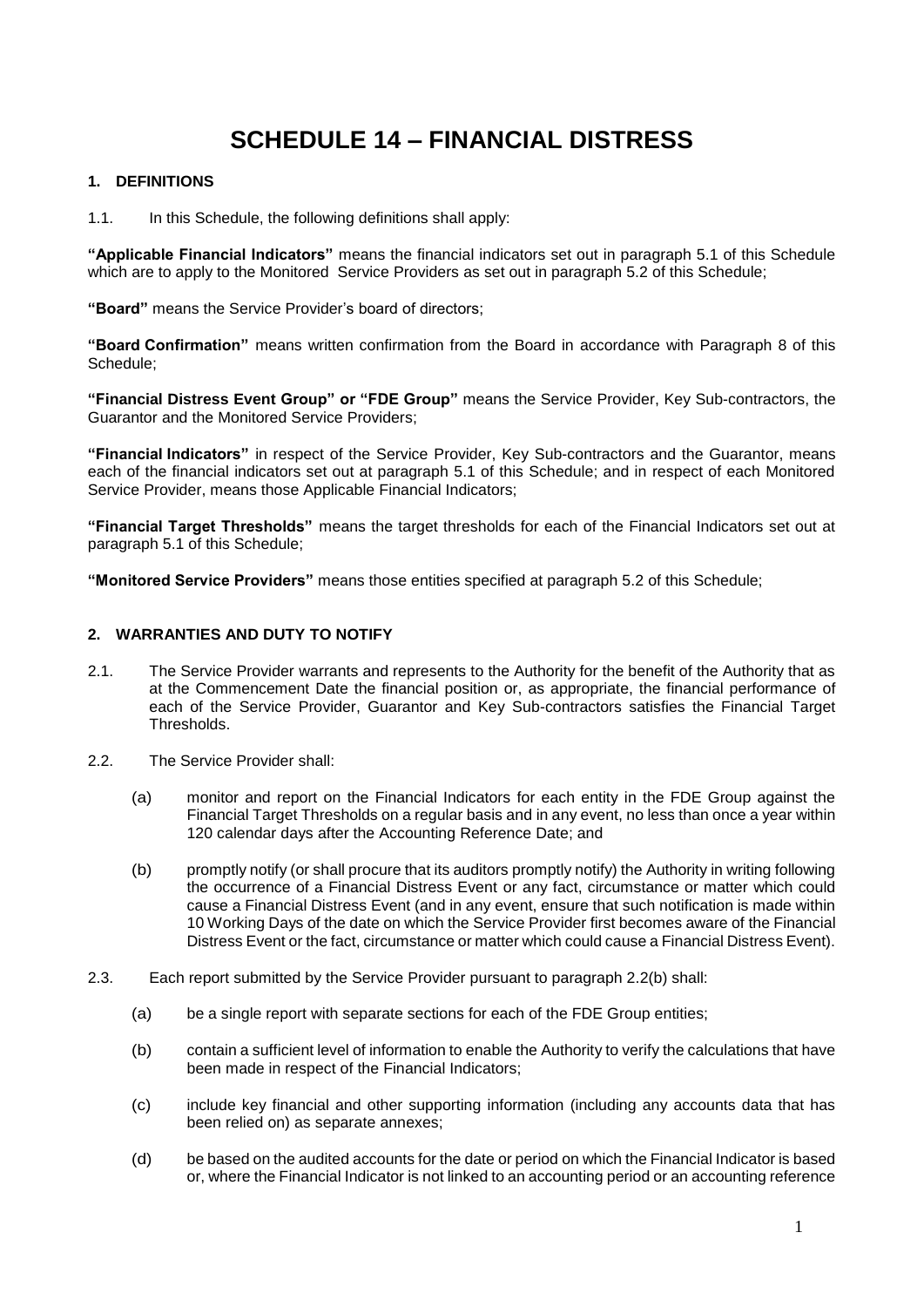date, on unaudited management accounts prepared in accordance with their normal timetable; and

(e) include a history of the Financial Indicators reported by the Service Provider in graph form to enable the Authority to easily analyse and assess the trends in financial performance.

# **3. FINANCIAL DISTRESS EVENTS**

- 3.1. The following shall be Financial Distress Events:
	- (a) an FDE Group entity issuing a profits warning to a stock exchange or making any other public announcement, in each case about a material deterioration in its financial position or prospects;
	- (b) there being a public investigation into improper financial accounting and reporting, suspected fraud or any other impropriety of an FDE Group entity;
	- (c) an FDE Group entity committing a material breach of covenant to its lenders;
	- (d) a Key Sub-contractor notifying the Authority that the Service Provider has not satisfied any material sums properly due under a specified invoice and not subject to a genuine dispute;
	- (e) any of the following:
		- (i) commencement of any litigation against an FDE Group entity with respect to financial indebtedness greater than £5m or obligations under a service contract with a total contract value greater than £5m;
		- (ii) non-payment by an FDE Group entity of any financial indebtedness;
		- (iii) any financial indebtedness of an FDE Group entity becoming due as a result of an event of default;
		- (iv) the cancellation or suspension of any financial indebtedness in respect of an FDE Group entity; or
		- (v) the external auditor of an FDE Group entity expressing a qualified opinion on, or including an emphasis of matter in, its opinion on the statutory accounts of that FDE entity;

in each case which the Authority reasonably believes (or would be likely reasonably to believe) could directly impact on the continued performance and delivery of the Services in accordance with this Contract; and

- (f) any one of the Financial Indicators set out at Paragraph 5 for any of the FDE Group entities failing to meet the required Financial Target Threshold.
- 3.2. The Authority reserves the right to undertake checks by credit rating services to assure itself of the financial viability of any FDE Group entity. Should a credit rating assessment identify concerns in relation to any FDE Group entity, the Authority may consider this to constitute a Financial Distress Event and shall inform the Service Provider of the occurrence of such a Financial Distress Event.

## **4. CONSEQUENCES OF FINANCIAL DISTRESS EVENTS**

4.1. Immediately upon notification by the Service Provider of a Financial Distress Event (or if the Authority becomes aware of a Financial Distress Event without notification and brings the event to the attention of the Service Provider, immediately upon bringing such event to the attention of the Service Provider), the Service Provider shall have the obligations and the Authority shall have the rights and remedies as set out in Paragraphs 4.3 to 4.6.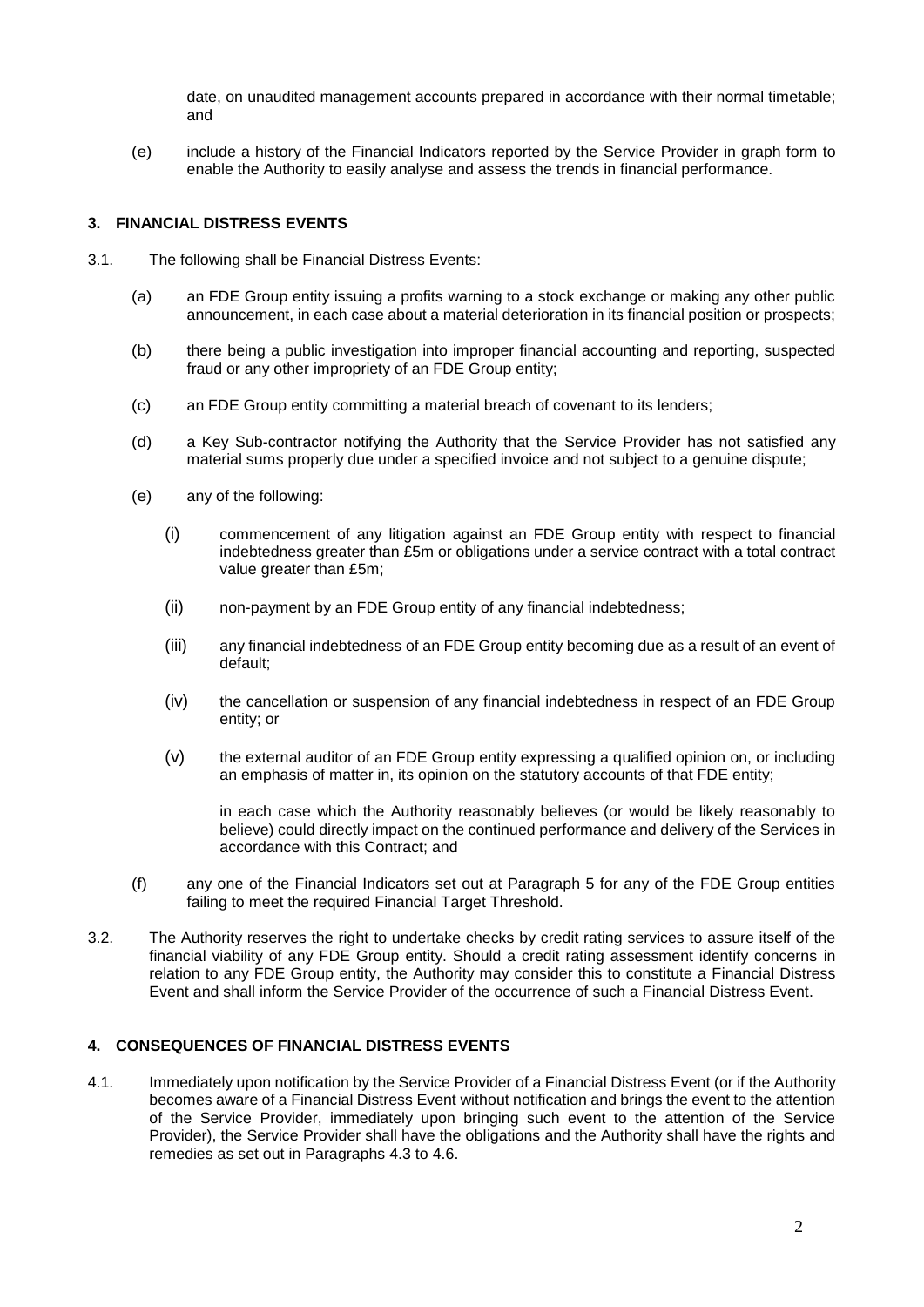- 4.2. In the event of a late or non-payment of a Key Sub-contractor of the type referred to in Paragraph 3.1(d), the Authority shall not exercise any of its rights or remedies under Paragraph 4.3 without first giving the Service Provider 10 Working Days to:
	- (a) rectify such late or non-payment; or
	- (b) demonstrate to the Authority's reasonable satisfaction that there is a valid reason for late or nonpayment.
- 4.3. The Service Provider shall (and shall procure that any Monitored Service Provider, the Guarantor and/or any relevant Key Sub-contractor shall):
	- (a) at the request of the Authority, meet the Authority as soon as reasonably practicable (and in any event within 3 Working Days of the initial notification (or awareness) of the Financial Distress Event or such other period as the Authority may permit and notify to the Service Provider in writing) to review the effect of the Financial Distress Event on the continued performance and delivery of the Services in accordance with this Contract; and
	- (b) where the Authority reasonably believes (taking into account the discussions and any representations made under Paragraph 4.3(a) that the Financial Distress Event could impact on the continued performance and delivery of the Services in accordance with this Contract:
		- (i) submit to the Authority for its approval, a draft Financial Distress Remediation Plan as soon as reasonably practicable (and in any event, within 10 Working Days of the initial notification (or awareness) of the Financial Distress Event or such other period as the Authority may permit and notify to the Service Provider in writing); and
		- (ii) to the extent that it is legally permitted to do so and subject to Paragraph 4.8, provide such information relating to the Service Provider, any Monitored Service Provider, Key Subcontractors and/or the Guarantor as the Authority may reasonably require in order to understand the risk to the Services, which may include forecasts in relation to cash flow, orders and profits and details of financial measures being considered to mitigate the impact of the Financial Distress Event.
- 4.4. The Authority shall not withhold its approval of a draft Financial Distress Remediation Plan unreasonably. If the Authority does not approve the draft Financial Distress Remediation Plan, it shall inform the Service Provider of its reasons and the Service Provider shall take those reasons into account in the preparation of a further draft Financial Distress Remediation Plan, which shall be resubmitted to the Authority within 5 Working Days of the rejection of the first draft. This process shall be repeated until the Financial Distress Remediation Plan is approved by the Authority or referred to the dispute resolution procedure under Paragraph 4.5.
- 4.5. If the Authority considers that the draft Financial Distress Remediation Plan is insufficiently detailed to be properly evaluated, will take too long to complete or will not ensure the continued performance of the Service Provider's obligations in accordance with the Contract, then it may either agree a further time period for the development and agreement of the Financial Distress Remediation Plan or escalate any issues with the draft Financial Distress Remediation Plan using the dispute resolution procedure under clause I1.
- 4.6. Following Approval of the Financial Distress Remediation Plan by the Authority, the Service Provider shall:
	- (a) on a regular basis (which shall not be less than fortnightly):
		- (i) review and make any updates to the Financial Distress Remediation Plan as the Service Provider may deem reasonably necessary and/or as may be reasonably requested by the Authority, so that the plan remains adequate, up to date and ensures the continued performance and delivery of the Services in accordance with this Contract; and
		- (ii) provide a written report to the Authority setting out its progress against the Financial Distress Remediation Plan, the reasons for any changes made to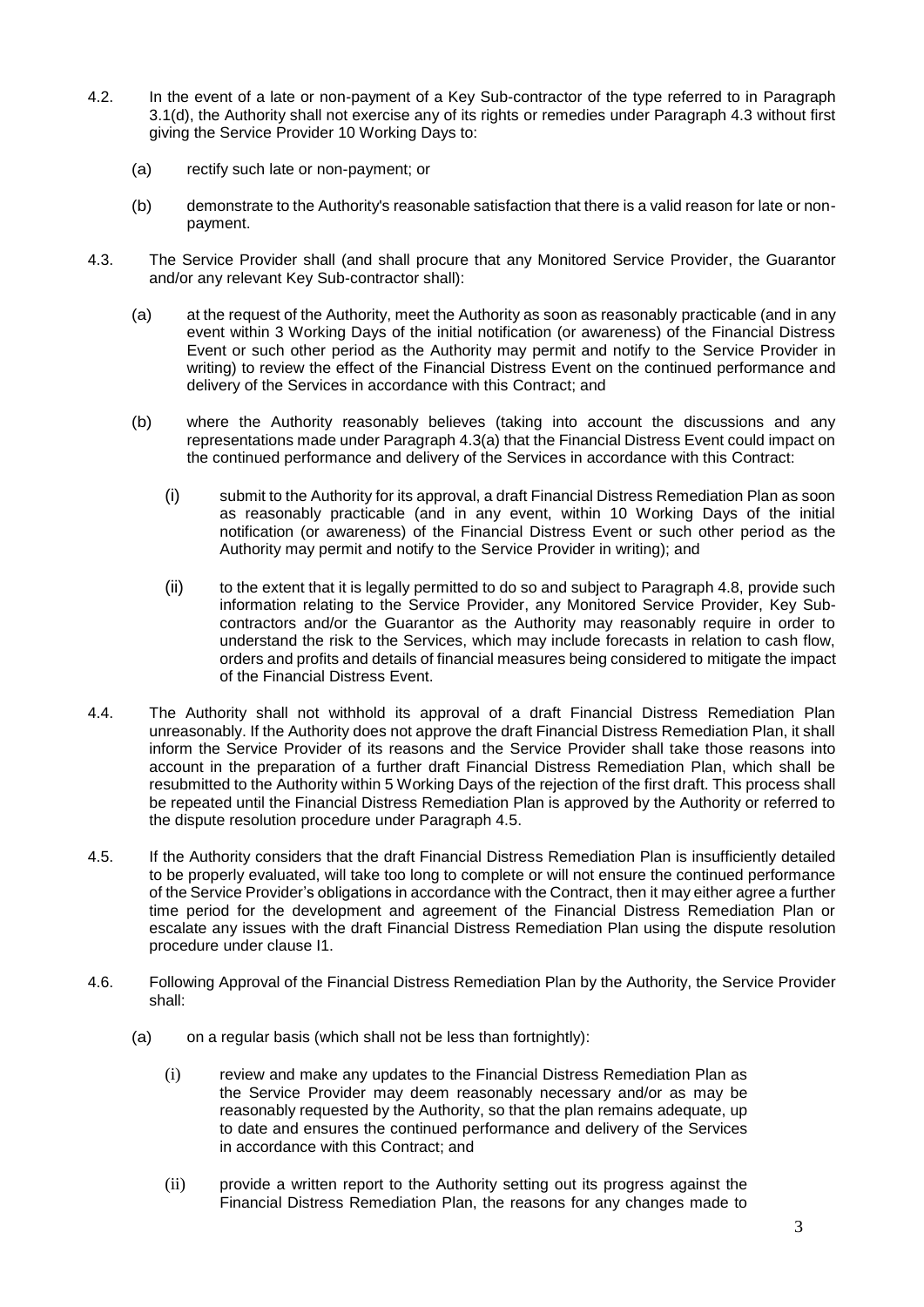the Financial Distress Remediation Plan by the Service Provider and/or the reasons why the Service Provider may have decided not to make any changes;

- (b) where updates are made to the Financial Distress Remediation Plan in accordance with Paragraph 4.6(a), submit an updated Financial Distress Remediation Plan to the Authority for its Approval, and the provisions of Paragraphs 4.4 and 4.5 shall apply to the review and approval process for the updated Financial Distress Remediation Plan; and
- (c) comply with the Financial Distress Remediation Plan (including any updated Financial Distress Remediation Plan) and ensure that it achieves the financial and performance requirements set out in the Financial Distress Remediation Plan.
- 4.7. Where the Service Provider reasonably believes that the relevant Financial Distress Event under Paragraph 4.1 (or the circumstance or matter which has caused or otherwise led to it) no longer exists, it shall notify the Authority and the Parties may agree that the Service Provider shall be relieved of its obligations under Paragraph 4.6.
- 4.8. The Service Provider shall use reasonable endeavours to put in place the necessary measures to ensure that the information specified at paragraph 4.3(b)(ii) is available when required and on request from the Authority and within reasonable timescales. Such measures may include:
	- (a) obtaining in advance written authority from Key Sub-contractors, the Monitored Service Providers and/or the Guarantor authorising the disclosure of the information to the Authority and/or entering into confidentiality agreements which permit disclosure;
	- (b) agreeing in advance with the Authority, Key Sub-contractors, the Monitored Service Providers and/or the Guarantor a form of confidentiality agreement to be entered by the relevant parties to enable the disclosure of the information to the Authority;
	- (c) putting in place any other reasonable arrangements to enable the information to be lawfully disclosed to the Authority (which may include making price sensitive information available to Authority nominated personnel through confidential arrangements, subject to their consent); and
	- (d) disclosing the information to the fullest extent that it is lawfully entitled to do so, including through the use of redaction, anonymization and any other techniques to permit disclosure of the information without breaching a duty of confidentiality.

#### **5. FINANCIAL INDICATORS**

5.1. Subject to the calculation methodology set out at Annex 4 of this Schedule, the Financial Indicators and the corresponding calculations and thresholds used to determine whether a Financial Distress Event has occurred in respect of those Financial Indicators, shall be as follows:

| <b>Financial Indicator</b>                                    | Calculation <sup>1</sup>                                                                             | <b>Financial Target Threshold:</b>                                  |
|---------------------------------------------------------------|------------------------------------------------------------------------------------------------------|---------------------------------------------------------------------|
| Return on capital ratio (%)                                   | Earnings before interest, tax,<br>depreciation and amortization<br>(EBITDA) / Capital employed * 100 | >6.35                                                               |
| 2<br>Return on assets ratio<br>(%)                            | EBITDA / total assets *100                                                                           | >1.60                                                               |
| Pre-tax profit (%) or EBITDA<br>ratio                         | EBITDA / Sales * 100                                                                                 | >4.20                                                               |
| 4<br>Working capital as a<br>percentage of sales Ratio<br>(%) | Working Capital / Sales * 100                                                                        | >2.85                                                               |
| 5<br>Profitability                                            | <b>EBITDA</b>                                                                                        | Profit (a loss would indicate a<br><b>Financial Distress Event)</b> |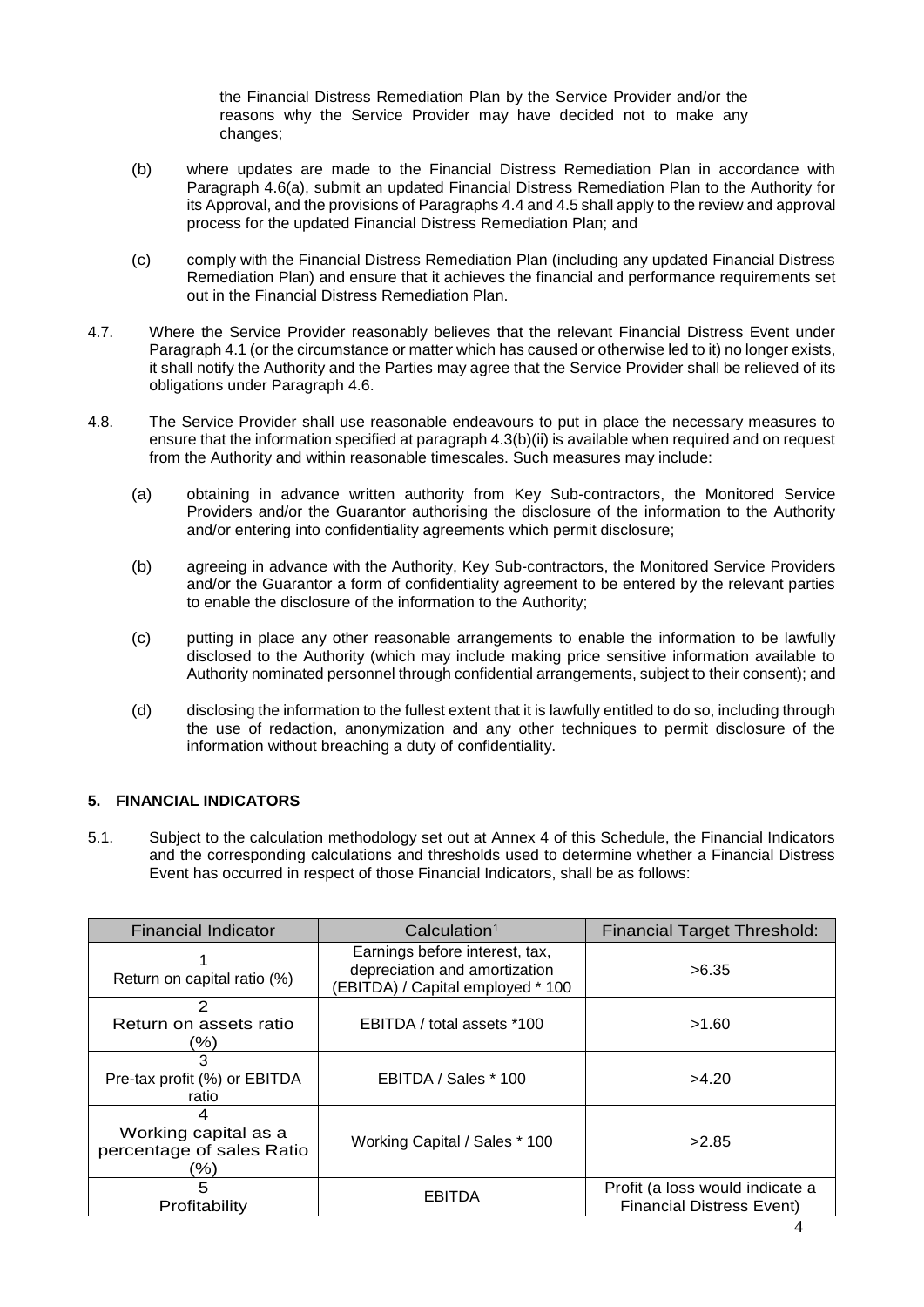| 6<br>Solvency                                            | Total assets less total liabilities                                                                                                                                            | Positive net assets (negative<br>net assets represent a Financial<br>Distress Event)                                                    |
|----------------------------------------------------------|--------------------------------------------------------------------------------------------------------------------------------------------------------------------------------|-----------------------------------------------------------------------------------------------------------------------------------------|
| $\overline{7}$<br>Gearing                                | (Long term + short term borrowings)<br>/ Shareholder equity * 100                                                                                                              | $\leq 30$                                                                                                                               |
| 8<br>Liquidity                                           | (Current assets - Inventory or<br>stock) / Current Liabilities                                                                                                                 | >1.0                                                                                                                                    |
| Working capital trade<br>receivables (days)              | Average trade debtors / Turnover *<br>365 days                                                                                                                                 | $<$ 33.05                                                                                                                               |
| 10<br>Working capital trade<br>payables (days)           | Average trade creditors / Cost of<br>sales * 365 days                                                                                                                          | >6.05                                                                                                                                   |
| 11<br>Not Used                                           |                                                                                                                                                                                |                                                                                                                                         |
| 12<br>Pre-tax profit per<br>employee                     | <b>EBITDA</b> / Number of employees                                                                                                                                            | >2.29                                                                                                                                   |
| 13<br><b>Not Used</b>                                    |                                                                                                                                                                                |                                                                                                                                         |
| Qualified/ Unqualified<br>accounts                       | Assessment on whether the<br>Authority can place reliance on<br>the provider's financial<br>statements.                                                                        | Unqualified opinion (qualified<br>opinion, adverse opinion or<br>disclaimer of opinion represents a<br><b>Financial Distress Event)</b> |
| Senior personnel involved with<br>insolvency proceedings | Assessment of whether the<br>provider's senior personnel are<br>by law in a position to run the<br>company and whether there is a<br>risk of the company could be<br>wound up. | Senior personnel must not be<br>involved with insolvency<br>proceeding (involvement<br>represents a Financial Distress<br>Event)        |

Key: <sup>1</sup> – See Annex 4 of this Schedule which sets out the calculation methodology to be used in the calculation of each Financial Indicator.

#### 5.2. Monitored Service Providers

| <b>Monitored Service Provider</b> | Applicable Financial Indicators [these are<br>the Financial Indicators from the table at<br>5.1 which are to apply to the Monitored<br><b>Service Providers]</b> |
|-----------------------------------|------------------------------------------------------------------------------------------------------------------------------------------------------------------|
| Lead Provider: JBW Group Ltd      | All                                                                                                                                                              |
| Parent Company: JBW Topco Limited | All                                                                                                                                                              |

## **6. TERMINATION RIGHTS**

- 6.1. The Authority shall be entitled to terminate this Agreement under Clause H4 (Other Termination Grounds) if:
	- (a) the Provider fails to notify the Authority of a Financial Distress Event in accordance with Paragraph 2.2(b);
	- (b) the Parties fail to agree a Financial Distress Remediation Plan (or any updated Financial Distress Remediation Plan) in accordance with Paragraphs 4.3 to 4.5; and/or
	- (c) the Service Provider fails to comply with the terms of the Financial Distress Remediation Plan (or any updated Financial Distress Remediation Plan) in accordance with Paragraph 4.6(c).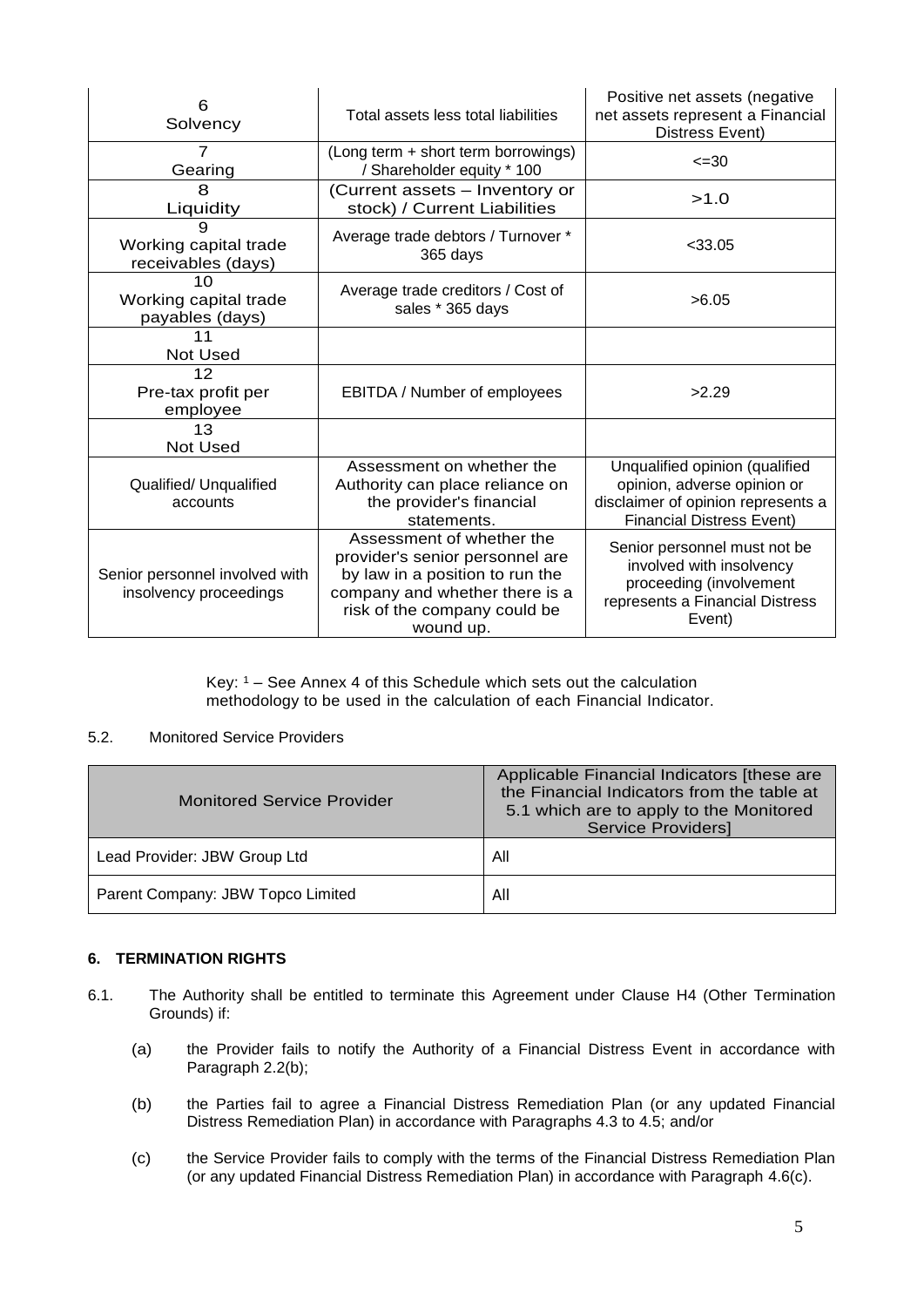# **7. NOT USED**

## **8. BOARD CONFIRMATION**

- 8.1. If this Contract has been specified as a Critical Service Contract under Paragraph 10.1 of Part 2 to Schedule 15 (Service Continuity Plan and Corporate Resolution Planning) then, subject to Paragraph 8.4 of this Schedule, the Service Provider shall within 120 calendar days after each Accounting Reference Date or within 15 months of the previous Board Confirmation (whichever is the earlier) provide a Board Confirmation to the Authority in the form set out at Annex 5 of this Schedule, confirming that to the best of the Board's knowledge and belief, it is not aware of and has no knowledge:
	- (a) that a Financial Distress Event has occurred since the later of the Commencement Date or the previous Board Confirmation or is subsisting; or
	- (b) of any matters which have occurred or are subsisting that could reasonably be expected to cause a Financial Distress Event.
- 8.2. The Service Provider shall ensure that in its preparation of the Board Confirmation it exercises due care and diligence and has made reasonable enquiry of all relevant Staff and other persons as is reasonably necessary to understand and confirm the position.
- 8.3. In respect of the first Board Confirmation to be provided under this Contract, the Service Provider shall provide the Board Confirmation within 15 months of the Commencement Date if earlier than the timescale for submission set out in Paragraph 8.1 of this Schedule.
- 8.4. Where the Service Provider is unable to provide a Board Confirmation in accordance with Paragraphs 8.1 to 8.3 of this Schedule due to the occurrence of a Financial Distress Event or knowledge of subsisting matters which could reasonably be expected to cause a Financial Distress Event, it will be sufficient for the Service Provider to submit in place of the Board Confirmation, a statement from the Board of Directors to the Authority (and where the Service Provider is a Strategic Supplier , the Service Provider shall send a copy of the statement to the Cabinet Office Markets and Suppliers Team) setting out full details of any Financial Distress Events that have occurred and/or the matters which could reasonably be expected to cause a Financial Distress Event.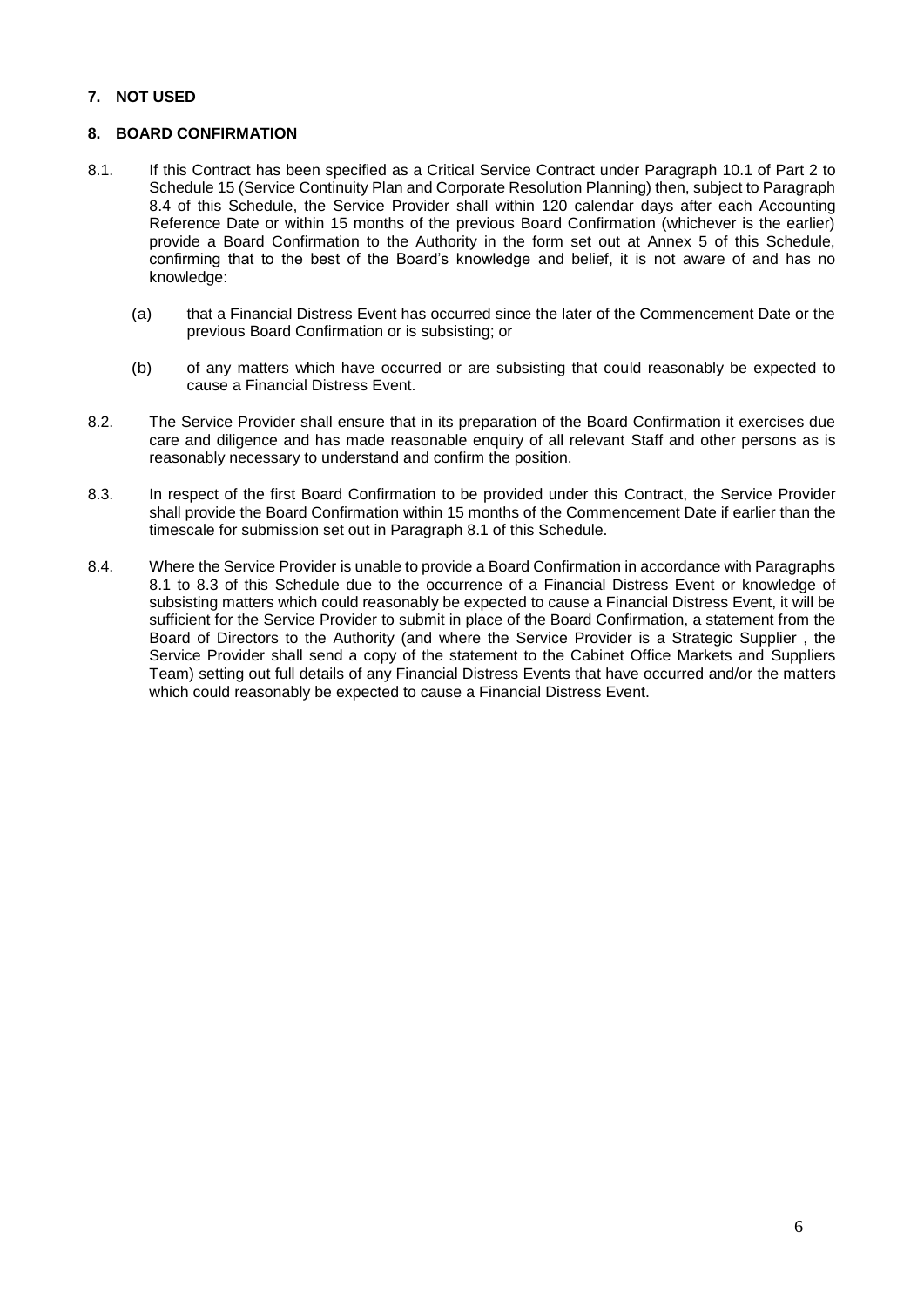**ANNEX 1: NOT USED**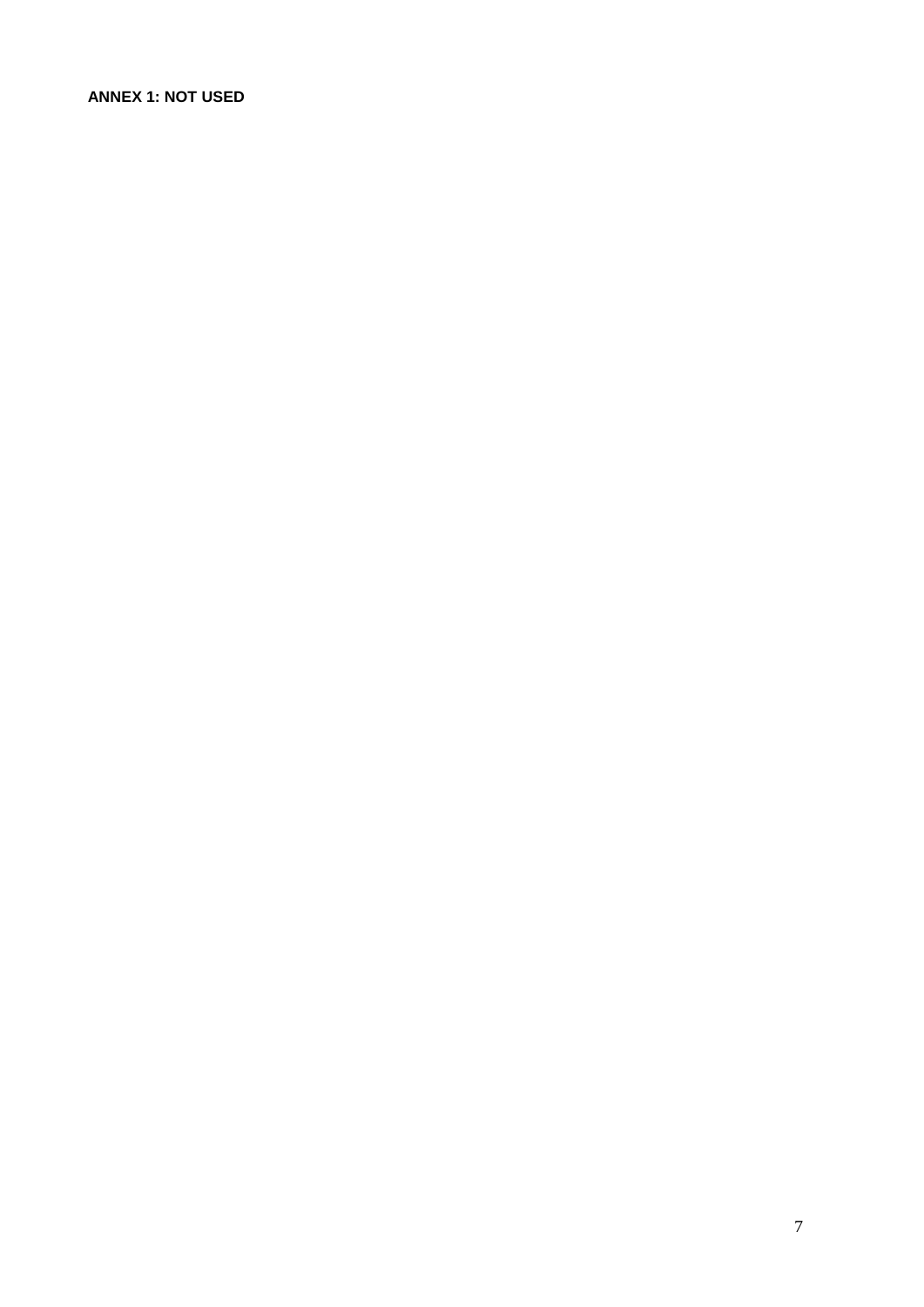**ANNEX 2: NOT USED**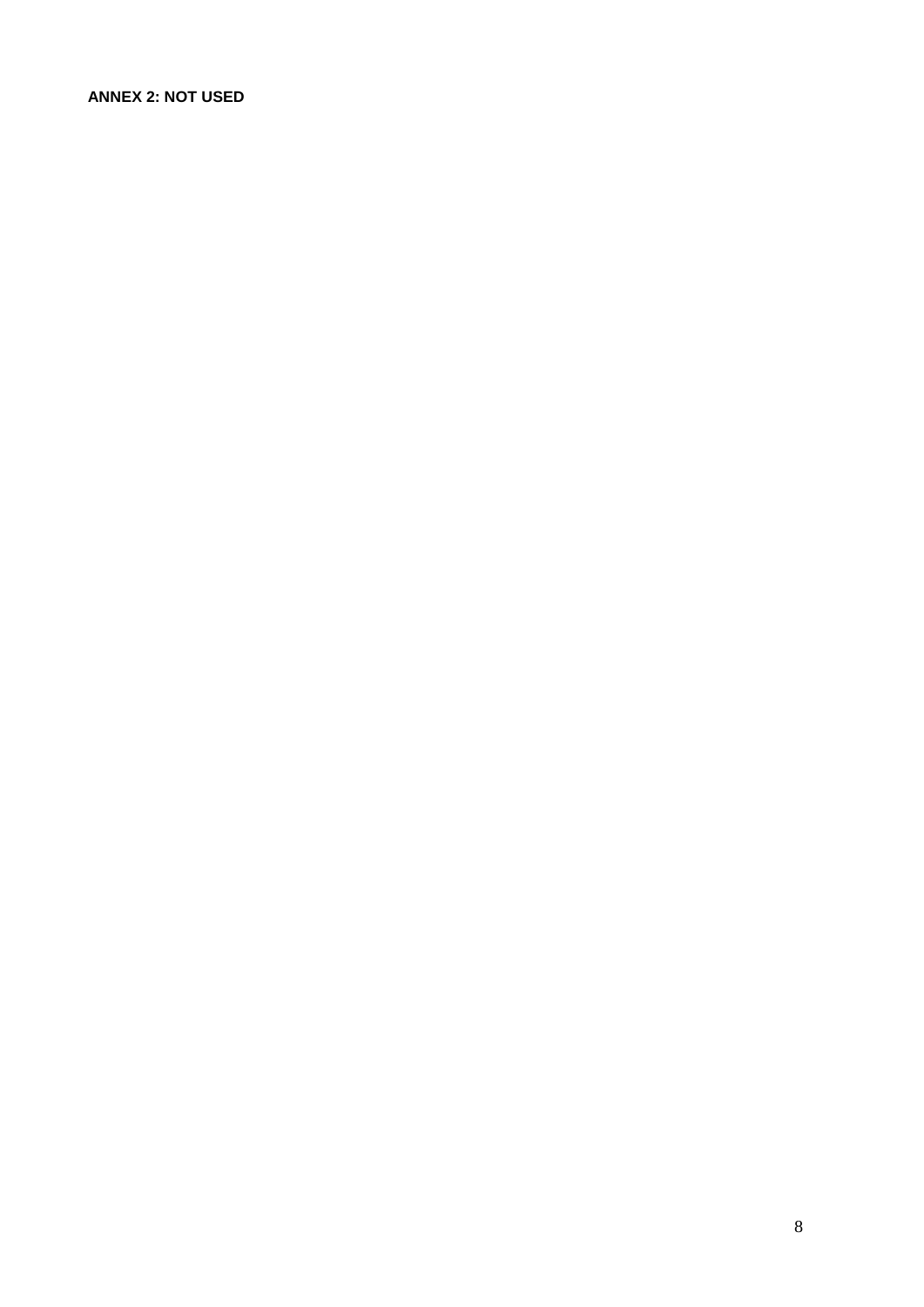**ANNEX 3: NOT USED**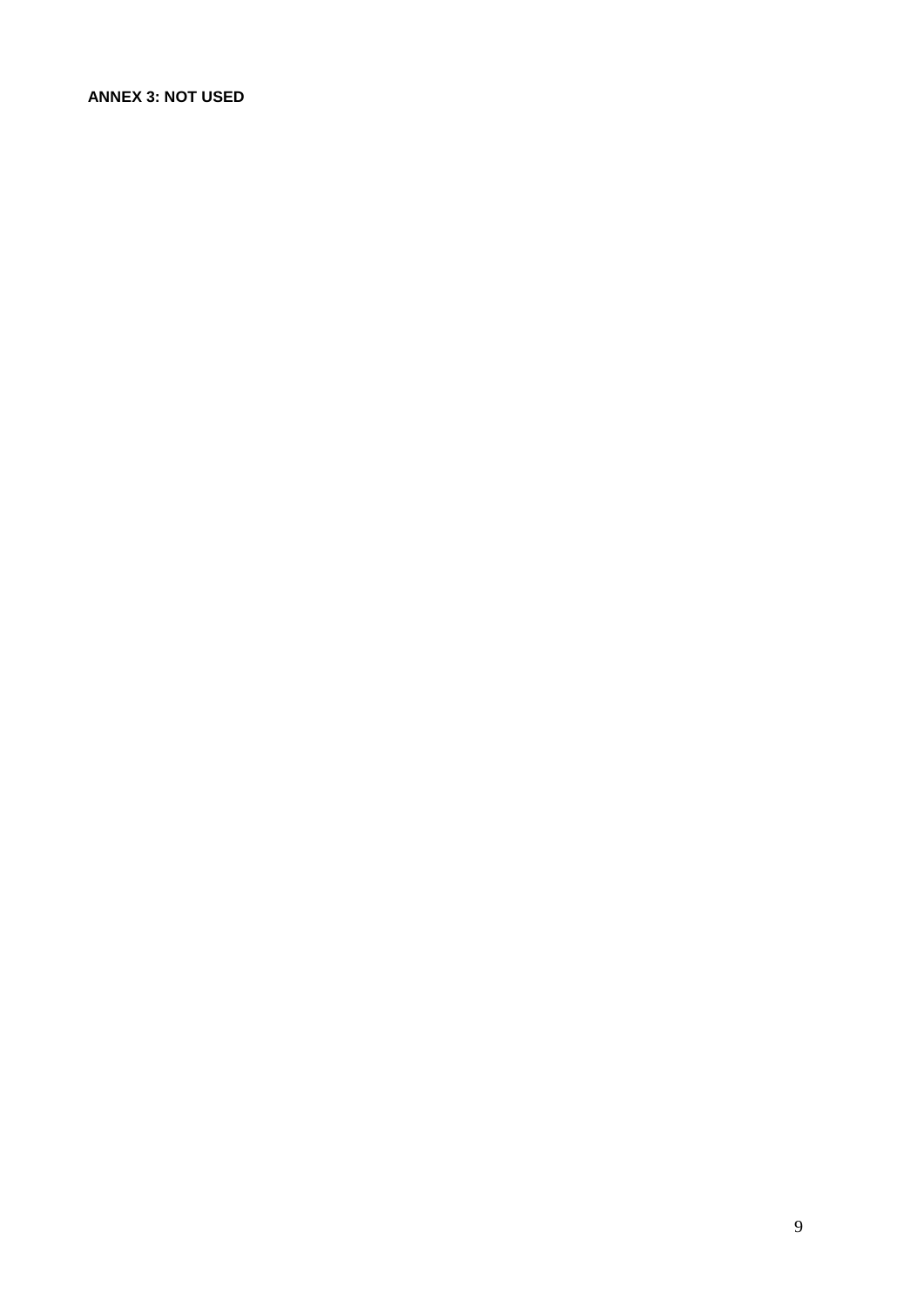# **ANNEX 4: CALCULATION METHODOLOGY FOR FINANCIAL INDICATORS**

The Service Provider shall ensure that it uses the following general and specific methodologies for calculating the Financial Indicators against the Financial Target Thresholds:

General methodology

- 1. Terminology: The terms referred to in this Annex are those used by UK companies in their financial statements. Where the entity is not a UK company, the corresponding items should be used even if the terminology is slightly different (for example a charity would refer to a surplus or deficit rather than a profit or loss).
- 2. Groups: Where the entity is the holding company of a group and prepares consolidated financial statements, the consolidated figures should be used.
- 3. Foreign currency conversion: Figures denominated in foreign currencies should be converted at the exchange rate in force at the relevant balance sheet date.
- 4. Treatment of non-underlying items: Financial Indicators should be based on the figures in the financial statements before adjusting for non-underlying items.

Specific Methodology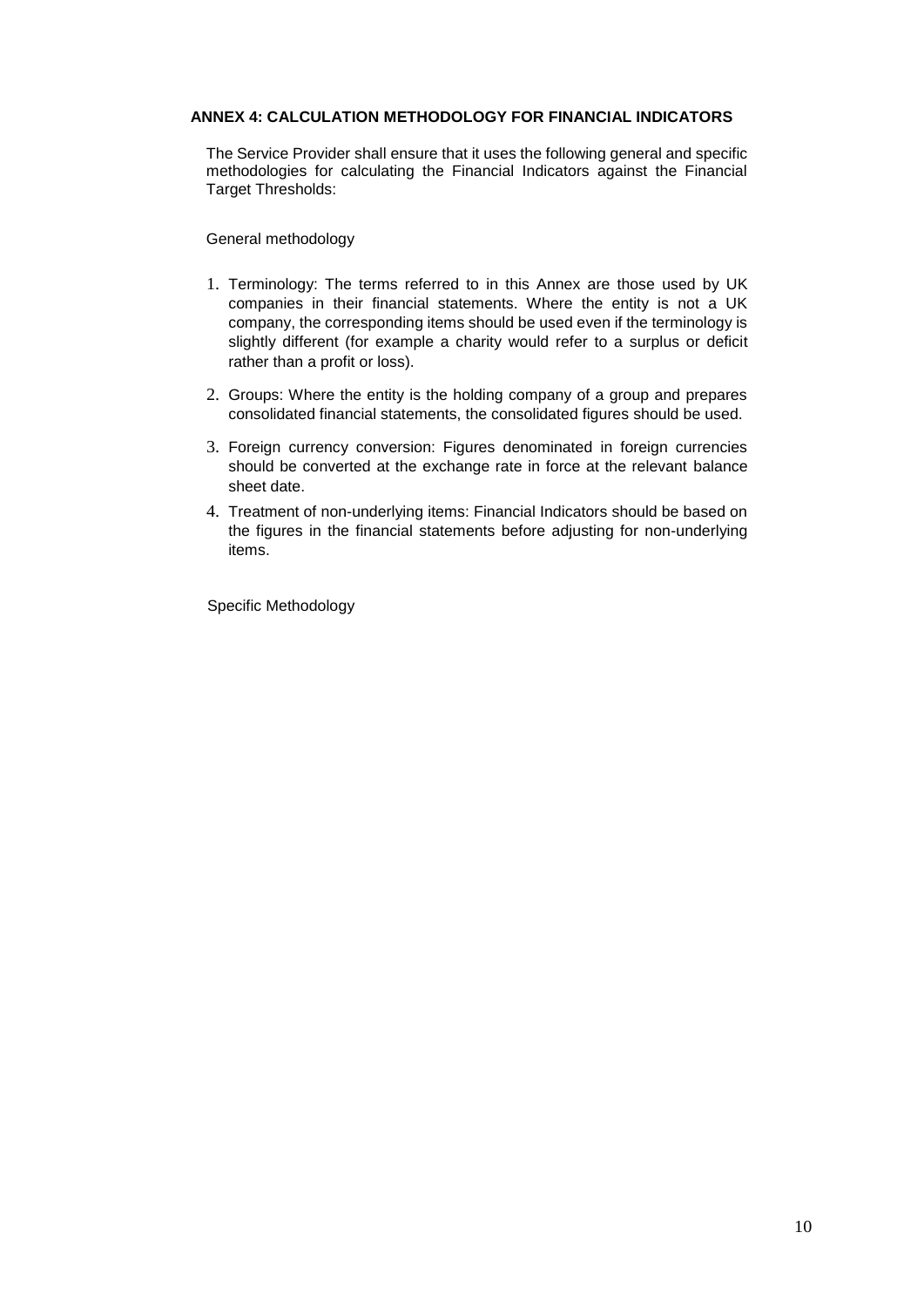| <b>Financial Indicator</b>     | Specific Methodology Or Description                                                                                                                                                                                                                                 |
|--------------------------------|---------------------------------------------------------------------------------------------------------------------------------------------------------------------------------------------------------------------------------------------------------------------|
|                                | Assessment of provider's profitability and the<br>efficiency with which its capital is employed.                                                                                                                                                                    |
| Return on capital (%)          | EBITDA = Earnings before interest, Tax,<br>Depreciation and Amortisation (EBITDA)                                                                                                                                                                                   |
| Return on assets (%)           | Evaluation of how well management is<br>employing the company's total assets to make<br>a profit.                                                                                                                                                                   |
|                                | EBITDA = Earnings before interest, Tax,<br>Depreciation and Amortisation (EBITDA)                                                                                                                                                                                   |
|                                | Assessment of how profitable the provider is.                                                                                                                                                                                                                       |
| Pre-tax profit (%)             | EBITDA = Earnings before interest, Tax,<br>Depreciation and Amortisation (EBITDA)                                                                                                                                                                                   |
|                                | Calculation of how much provider spends on<br>operational expenses and short-term debt<br>obligations for every £1 of sales.                                                                                                                                        |
|                                | Working capital = current assets / current liabilities                                                                                                                                                                                                              |
| Working capital as % of sales  | or,<br><b>Working capital</b> = $(cash + short-term$ investments<br>+ inventory + accounts receivables) / (short-term<br>notes + accounts payables)                                                                                                                 |
|                                | <b>Working Capital/Sales*100</b>                                                                                                                                                                                                                                    |
|                                | Assessment of provider's profitability and the<br>efficiency with which its capital is employed.                                                                                                                                                                    |
| Return on capital employed (%) | EBITDA = Earnings before interest, Tax,<br>Depreciation and Amortisation                                                                                                                                                                                            |
|                                | Capital Employed = Total Assets - Current<br>liabilities                                                                                                                                                                                                            |
|                                | Assessment of overall profitability.                                                                                                                                                                                                                                |
| Profitability (£000)           | EBITDA = Earnings before interest, Tax,<br>Depreciation and Amortisation                                                                                                                                                                                            |
| Solvency (£000)                | Assessment of available financial resources to<br>deal with adverse trading conditions or legal<br>claims.                                                                                                                                                          |
|                                | Solvency = Total Assets - Total Liabilities                                                                                                                                                                                                                         |
|                                | Assessment on debt used for funding.                                                                                                                                                                                                                                |
| Gearing                        | Long term (over 12 months) + Short term<br>borrowing (repayable within 12 months) /<br>Shareholders equity *100                                                                                                                                                     |
| Liquidity                      | Assessment of ability to meet short term debts.<br>Where provider has a higher than expected<br>gearing ratio, we will consider other ratios like<br>gearing and profitability to assess Provider's<br>ability to fund its business through existing<br>operations. |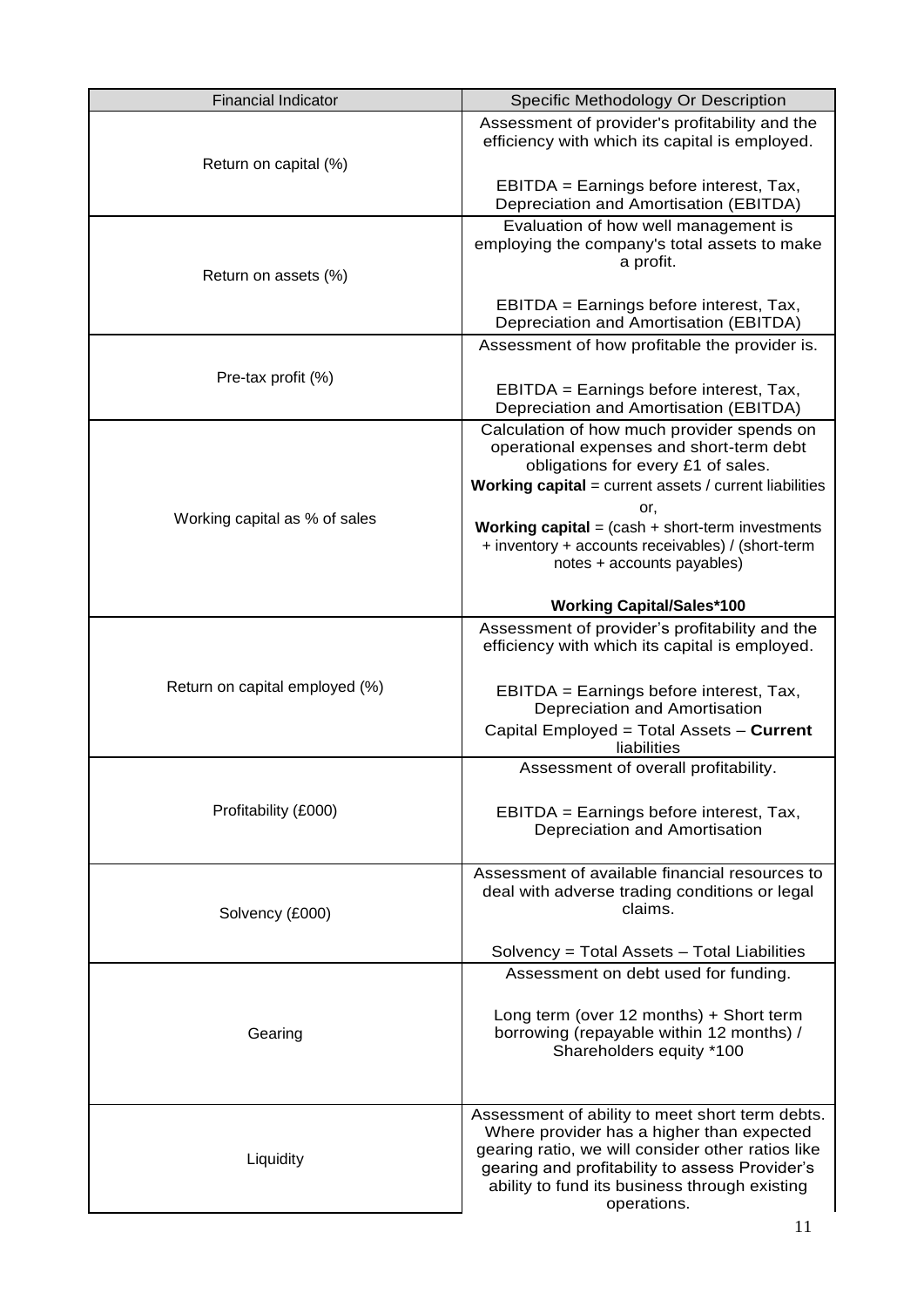|                                                          | Current Assets + Inventory or Stock/ Current<br>Liability                                                                                                                |
|----------------------------------------------------------|--------------------------------------------------------------------------------------------------------------------------------------------------------------------------|
|                                                          | Measure of provider's employees' contribution<br>to organization's profit.                                                                                               |
| Pre-tax profit per employee (£000)                       | Pre-tax profit = $=$ Earnings before interest, Tax,<br>Depreciation and Amortisation                                                                                     |
| Qualified/ Unqualified accounts                          | Assessment on whether the Authority can<br>place reliance on the provider's financial<br>statements.                                                                     |
| Senior personnel involved with insolvency<br>proceedings | Assessment of whether the provider's senior<br>personnel are by law in a position to run the<br>company and whether there is a risk of the<br>company could be wound up. |